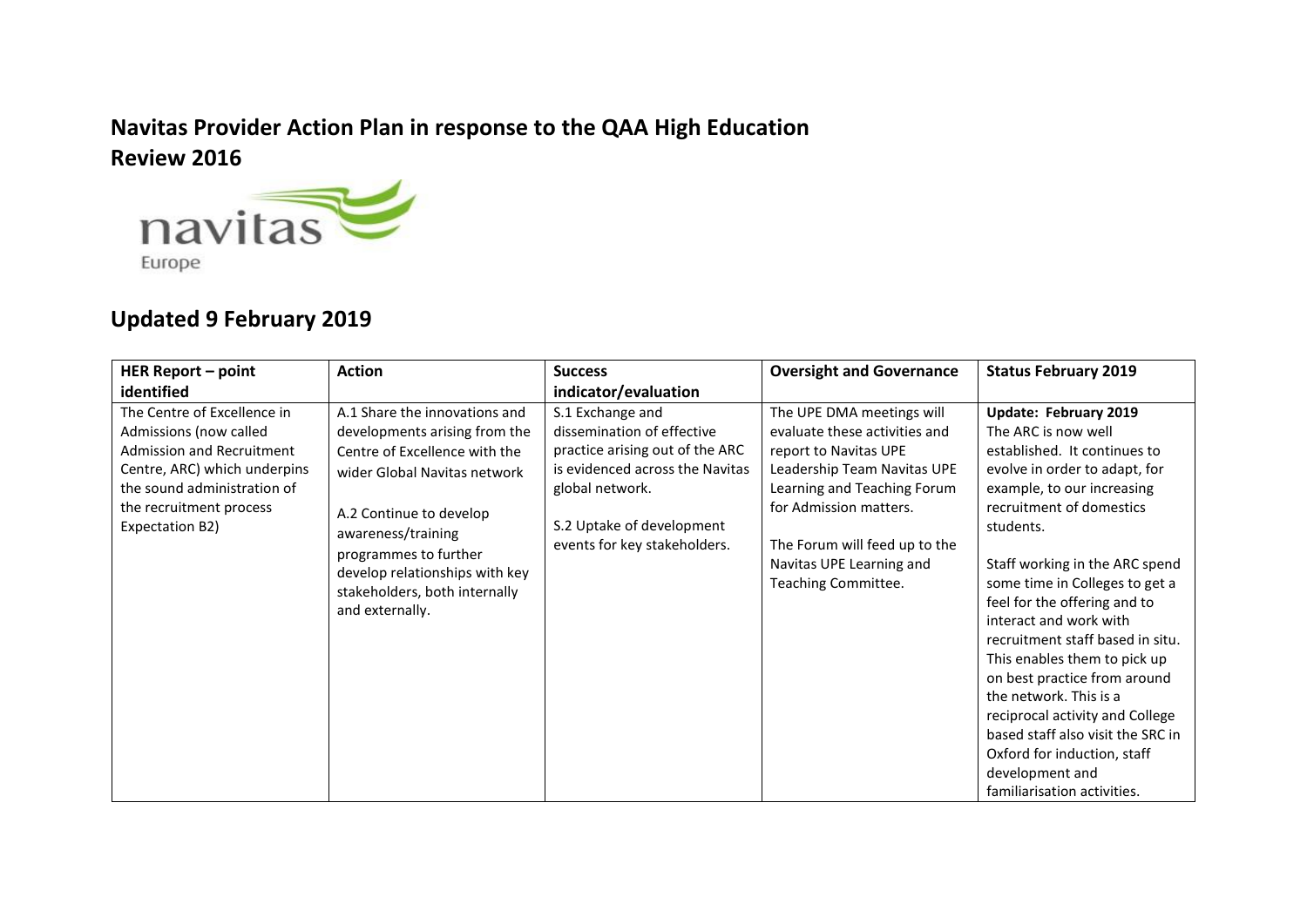| <b>HER Report - point</b>                                                                                                                                                                                                        | <b>Action</b>                                                                                                                                                                                                          | <b>Success</b>                                                                                                                                                                                                               | <b>Oversight and Governance</b>                                                               | <b>Status February 2019</b>                                                                                                                                                                                                                                                                                                                                                                                                                                                                                                                                                                                                                                                                                                                                        |
|----------------------------------------------------------------------------------------------------------------------------------------------------------------------------------------------------------------------------------|------------------------------------------------------------------------------------------------------------------------------------------------------------------------------------------------------------------------|------------------------------------------------------------------------------------------------------------------------------------------------------------------------------------------------------------------------------|-----------------------------------------------------------------------------------------------|--------------------------------------------------------------------------------------------------------------------------------------------------------------------------------------------------------------------------------------------------------------------------------------------------------------------------------------------------------------------------------------------------------------------------------------------------------------------------------------------------------------------------------------------------------------------------------------------------------------------------------------------------------------------------------------------------------------------------------------------------------------------|
| identified                                                                                                                                                                                                                       |                                                                                                                                                                                                                        | indicator/evaluation                                                                                                                                                                                                         |                                                                                               |                                                                                                                                                                                                                                                                                                                                                                                                                                                                                                                                                                                                                                                                                                                                                                    |
| The oversight, monitoring and<br>coordination of learning<br>opportunities and teaching<br>practices across the network<br>which enables consistency and<br>enhancement of student<br>learning opportunities<br>(Expectation B3) | A.3 Navitas will review and<br>revise the Learning and<br>Teaching Strategy and ensure<br>activity that enables a<br>consistent and supportive<br>learning environment and<br>enhancement of learning<br>opportunities | S.3 Navitas review of network<br>Annual Monitoring process and<br>reports provide positive<br>activity in Colleges<br>S.4 Positive feedback from<br>College CET on effectiveness of<br>the Learning and Teaching<br>Strategy | Academic Registry has<br>oversight.                                                           | <b>Update: February 2019</b><br>The Academic Registry<br>developed the new UPE L&T<br>strategy in 2018. The strategy<br>was designed centrally in light<br>of a rapidly changing HE and<br>pedagogic landscape and with<br>the priorities of the new Office<br>for Student Regulator in front<br>of mind. It was then subjected<br>to a period of consultation and<br>discussion both at College level<br>and via LTQC and AB meetings.<br>It was formally approved at the<br>first meeting of the Academic<br>Board on the 25 <sup>th</sup> July 2018.<br>Colleges have identified<br>priorities from this Divisional<br>plan according to their needs.<br>A user guide and template has<br>been produced by the<br>Academic Registry to facilitate<br>this work. |
| <b>The</b><br>Independent<br>Learning Charter which<br>enshrines Navitas UK's<br>commitment<br>to its values and practices,<br>enabling students to develop<br>their academic and personal<br>potential (Expectation             | A.4<br>Continue to encourage student<br>engagement with the<br>Independent Learning Charter<br>and support the enhancement<br>of learning opportunities                                                                | S.5 Navitas Annual<br>Monitoring<br>Processes and<br>College<br><b>Enhancement Team meetings</b><br>will make reference to<br>discussion and action around<br>the                                                            | The ILC is reviewed by Colleges<br>and annually by the<br>Learning and Teaching<br>Committee. | <b>Update February 2019:</b><br>The effectiveness of the ILC<br>and the extent to which<br>students value it remain work<br>in progress. This issue was<br>discussed in a number of<br>forums in 2018 notably at the<br>LTQC meeting on the 19th<br>October. Colleges have been                                                                                                                                                                                                                                                                                                                                                                                                                                                                                    |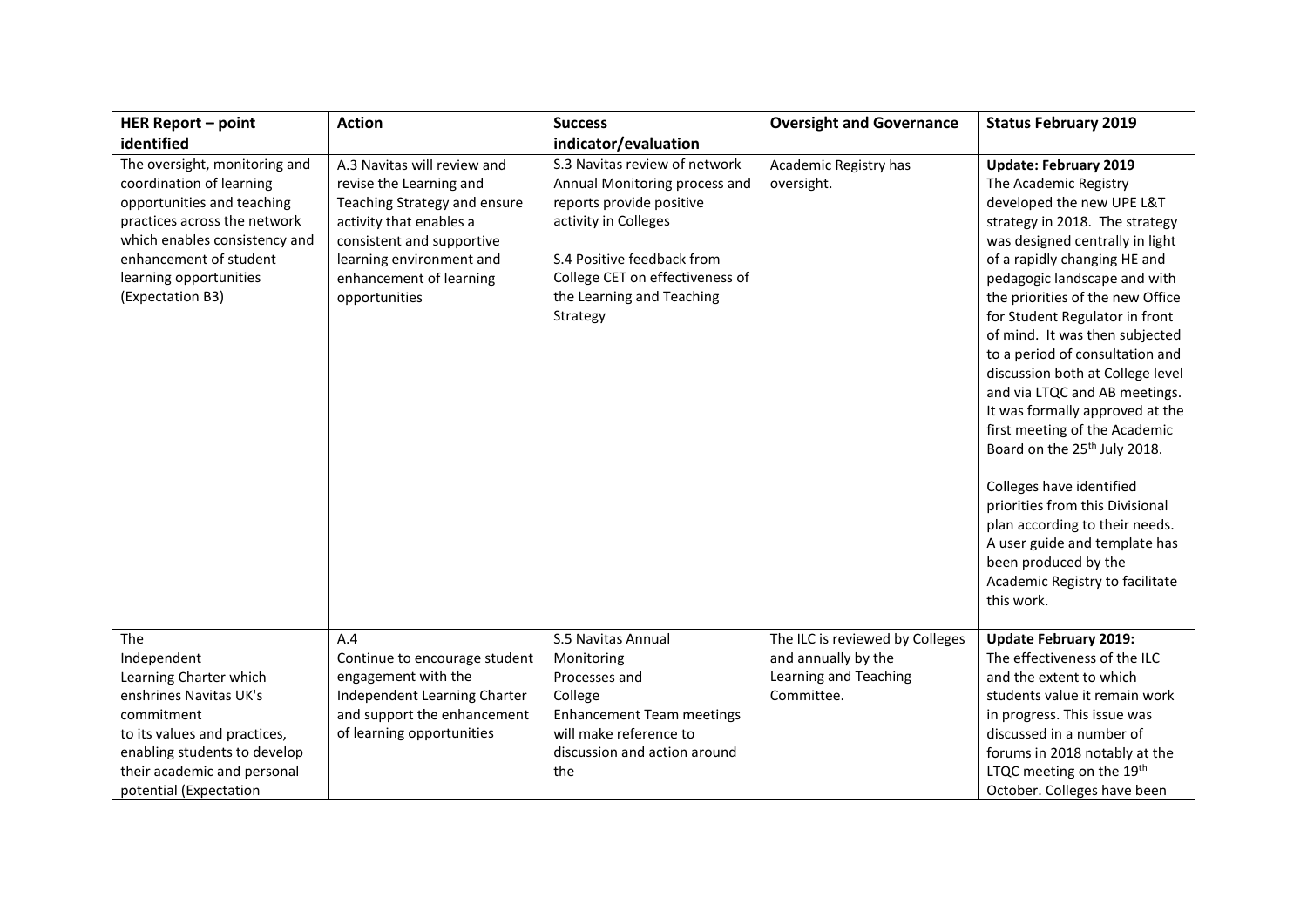| <b>HER Report - point</b>                                                                                                                                                                  | <b>Action</b>                                                                                                                                            | <b>Success</b>                                                                                                              | <b>Oversight and Governance</b>                                                                                                                                                                                             | <b>Status February 2019</b>                                                                                                                                                                                                                                                                                                                                                      |
|--------------------------------------------------------------------------------------------------------------------------------------------------------------------------------------------|----------------------------------------------------------------------------------------------------------------------------------------------------------|-----------------------------------------------------------------------------------------------------------------------------|-----------------------------------------------------------------------------------------------------------------------------------------------------------------------------------------------------------------------------|----------------------------------------------------------------------------------------------------------------------------------------------------------------------------------------------------------------------------------------------------------------------------------------------------------------------------------------------------------------------------------|
| identified                                                                                                                                                                                 |                                                                                                                                                          | indicator/evaluation                                                                                                        |                                                                                                                                                                                                                             |                                                                                                                                                                                                                                                                                                                                                                                  |
| B4)                                                                                                                                                                                        |                                                                                                                                                          | Independent Learning<br>Charters.                                                                                           |                                                                                                                                                                                                                             | innovative in their ILC<br>engagement strategies but<br>more work is needed to<br>integrate 'independence' more<br>deeply into our philosophy and<br>practice.                                                                                                                                                                                                                   |
| The provision of the Interactive<br>Learning Skills and<br>Communication (ILSC) modules<br>which prepare students<br>effectively for transition to<br>university study (Expectation<br>B4) | A.5 Review and revise the ILSC<br>curriculum across FHEQ 3, 4<br>and 6/7 in consultation with<br>ILSC teaching staff via a<br>dedicated teacher forum    | New and improved module<br>descriptors that better<br>prepares students for<br>transition to University stages<br>of study. | The Navitas UPE Academic<br>Registry has oversight of the<br>curriculum. Changes are<br>presented to the Learning and<br><b>Teaching Committee for</b><br>discussion and scrutiny.                                          | <b>Update February 2019:</b><br>New and improved Level 3 and<br>Level 4 ILSC modules have<br>been introduced and piloted at<br>five Colleges whilst others are<br>introducing it in 2019. Early<br>feedback suggests that the<br>assessment load may still<br>require some further<br>reduction.<br>Work on updating the Level 6<br>ILSC module will commence in<br>Spring 2019. |
| The Student in Jeopardy<br>programme which<br>identifies student needs and<br>provides the support required<br>to enable them to succeed<br>(Expectation B4).                              | A.6<br>Continue to review and share<br>best practice across the<br>network in regards to the<br>Student in Jeopardy<br>programme to support<br>students. | S.8 Successful student<br>outcomes - % pass rates,<br>retention rates and<br>progression rates.                             | The Academic<br>Registry is responsible for the<br>overarching oversight and co-<br>ordination of the SiJ<br>programme. Any changes<br>made to the programme by<br>individual Colleges are<br>reported and discussed at the | Update: February 2019<br>The SiJ programme was<br>thoroughly reviewed and<br>critiqued in 2018, specifically<br>at the Academic Board<br>meeting of the 31 <sup>st</sup> October<br>and the LTF on the 21st<br>November. There is a sense                                                                                                                                        |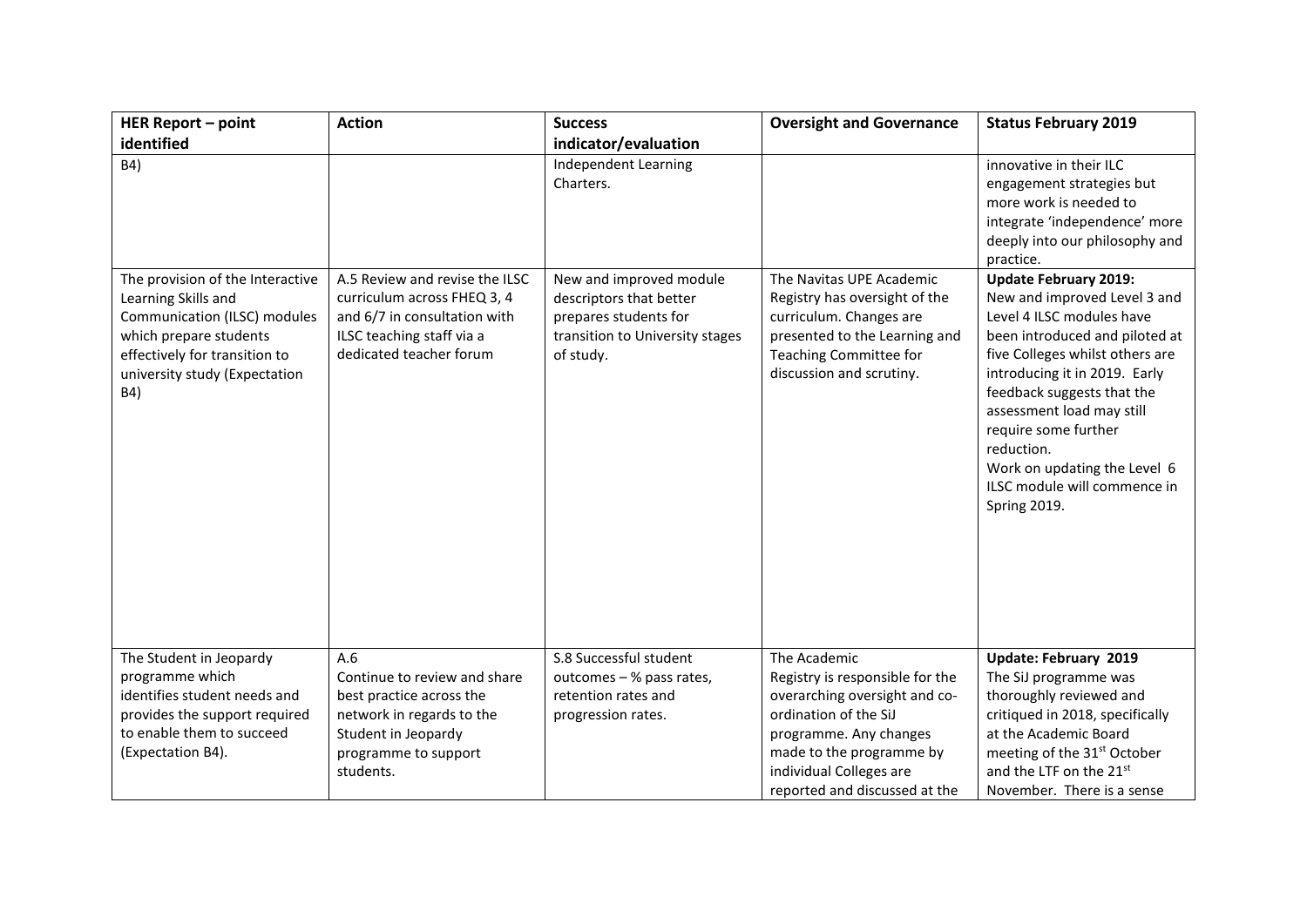| <b>HER Report - point</b>                                                                                                                                      | <b>Action</b>                                                                                                                              | <b>Success</b>                                                                                                                        | <b>Oversight and Governance</b>                                                        | <b>Status February 2019</b>                                                                                                                                                                                                                                                                                                                                                                                                                                                                                                                                                                                                       |
|----------------------------------------------------------------------------------------------------------------------------------------------------------------|--------------------------------------------------------------------------------------------------------------------------------------------|---------------------------------------------------------------------------------------------------------------------------------------|----------------------------------------------------------------------------------------|-----------------------------------------------------------------------------------------------------------------------------------------------------------------------------------------------------------------------------------------------------------------------------------------------------------------------------------------------------------------------------------------------------------------------------------------------------------------------------------------------------------------------------------------------------------------------------------------------------------------------------------|
| identified                                                                                                                                                     |                                                                                                                                            | indicator/evaluation                                                                                                                  |                                                                                        |                                                                                                                                                                                                                                                                                                                                                                                                                                                                                                                                                                                                                                   |
|                                                                                                                                                                |                                                                                                                                            |                                                                                                                                       | LTQC and LTF where excellent<br>practice can be disseminated.                          | that although the programme<br>make a valuable contribution<br>to the academic outcomes of<br>this sub-set of students, we<br>need to undertake work to<br>validate this impression.<br>We are also considering a re-<br>brand of the programme to<br>eliminate any stigma attached<br>to the notion of 'jeopardy'.<br>Consequently the Academic<br>Registry has formed a SiJ<br>working party to progress the<br>agenda noted above.<br>On a wider point, UPE has<br>instigated a metrics project to<br>determine an optimal set of<br>academic related measures to<br>assess the effectiveness of our<br>educational provision. |
| Navitas UK's framework<br>for responsive, flexible and<br>timely feedback on students'<br>work, which contributes to<br>effective learning (Expectation<br>B6) | A.7 Review the Navitas<br>'Assessment and Feedback<br>Guidance' to ensure it is<br>current and supportive of<br>student ability to succeed | S.9 Successful student<br>outcomes - % pass rates,<br>retention rates and progression<br>rates<br>S.10 High student satisfaction<br>% | Colleges L&T Committee, L&T<br>Boards and Navitas UPE L&T<br>forum assessment project. | <b>Update: February 2019</b><br>The L&T Strategy 2018-2023<br>includes an appendix dedicated<br>to the first UPE Assessment<br>strategy. In addition, the UPE<br>NPR 9 on Assessment has been<br>completely updated.                                                                                                                                                                                                                                                                                                                                                                                                              |
| The explicitness, clarity and                                                                                                                                  | A.8 Review and revise the                                                                                                                  | S.9 Successful student                                                                                                                | Academic Registry undertakes                                                           | <b>Update: February 2019:</b>                                                                                                                                                                                                                                                                                                                                                                                                                                                                                                                                                                                                     |
| transparency of Navitas UK's                                                                                                                                   | Navitas Policy and Procedures                                                                                                              | outcomes - % pass rates,                                                                                                              | policy reviews; LTQ Committee                                                          |                                                                                                                                                                                                                                                                                                                                                                                                                                                                                                                                                                                                                                   |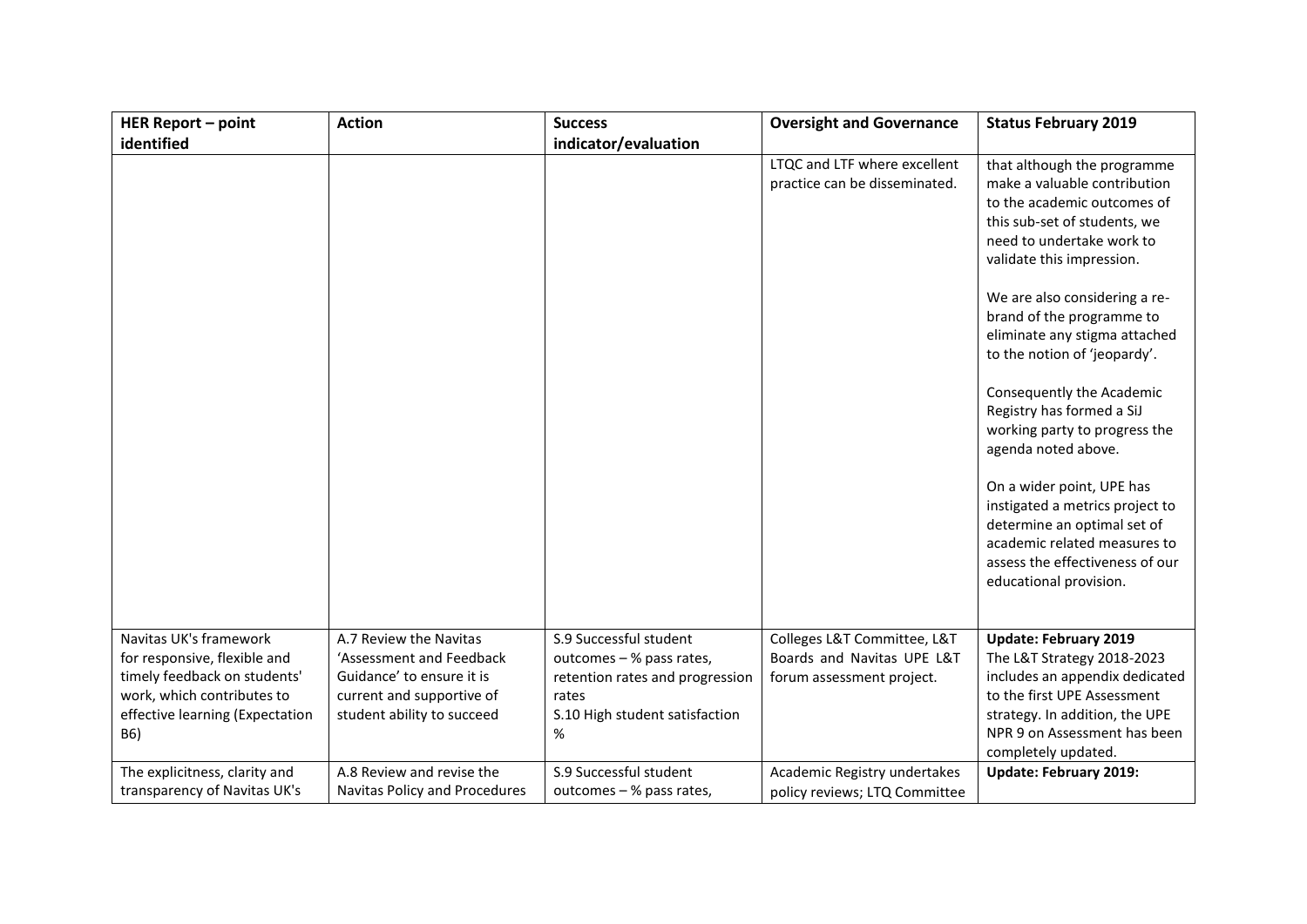| <b>HER Report - point</b>                                                                                                                | <b>Action</b>                                                                                                                                | <b>Success</b>                                                                         | <b>Oversight and Governance</b>                                                                                                                              | <b>Status February 2019</b>                                                                                                                                                                                                                                                                                                                                                                                                                                                                                                    |
|------------------------------------------------------------------------------------------------------------------------------------------|----------------------------------------------------------------------------------------------------------------------------------------------|----------------------------------------------------------------------------------------|--------------------------------------------------------------------------------------------------------------------------------------------------------------|--------------------------------------------------------------------------------------------------------------------------------------------------------------------------------------------------------------------------------------------------------------------------------------------------------------------------------------------------------------------------------------------------------------------------------------------------------------------------------------------------------------------------------|
| identified                                                                                                                               |                                                                                                                                              | indicator/evaluation                                                                   |                                                                                                                                                              |                                                                                                                                                                                                                                                                                                                                                                                                                                                                                                                                |
| Assessment Regulations which<br>meet the needs of<br>a variety of audiences<br>(Expectations<br>B6 and C)                                | to ensure they are aligned to<br>the partner University,<br>QAA Quality Code, are current<br>and supportive of student<br>ability to succeed | retention rates and<br>progression<br>rates<br>S.10 High student satisfaction<br>$\%$  | receives and scrutinises new<br>policies and regulations and<br>then presents them to their<br>own College LTQ committee for<br>approval and implementation. | The NPR policies and<br>procedures were reviewed in<br>2018 and a number of<br>revisions made to existing<br>NPRs and discussed at<br>Academic Board.<br>In addition, three new NPRs<br>were introduced -<br>Safeguarding, Prevent and<br>Disability, Fitness to Study and<br>Bullying and Harassment.<br>NPRs are localised by individual<br>College as appropriate. Any<br>deviations from the NPRs are<br>reported back to the Academic<br>Registry using a new form<br>introduced to monitor changes<br>more methodically. |
| The College Enhancement<br>Teams which ensure students<br>have a significant role in<br>enhancement within each<br>college (Enhancement) | A.9<br>Continue to provide a platform<br>and support to encourage<br>student participation in the<br>Navitas quality agenda                  | Increase participation of<br>Student Voice in Student<br><b>Enhancement Activities</b> | <b>College Enhancement Teams;</b><br>Navitas UPE Learning and<br><b>Teaching Forum</b>                                                                       | <b>Update: February 2018</b><br>We reflected on the status and<br>utility of the CET concept in<br>2018 and concluded that the<br>singular focus it provides on<br>the continuous improvement<br>agenda was a unique feature of<br>our provision and an engine for<br>innovation.                                                                                                                                                                                                                                              |
| <b>The</b>                                                                                                                               | A.10                                                                                                                                         | S.12 Facilitate events (student<br>conference, social                                  | Navitas Learning and Teaching<br>Forum; Annual L&T                                                                                                           | <b>Update: February 2019</b>                                                                                                                                                                                                                                                                                                                                                                                                                                                                                                   |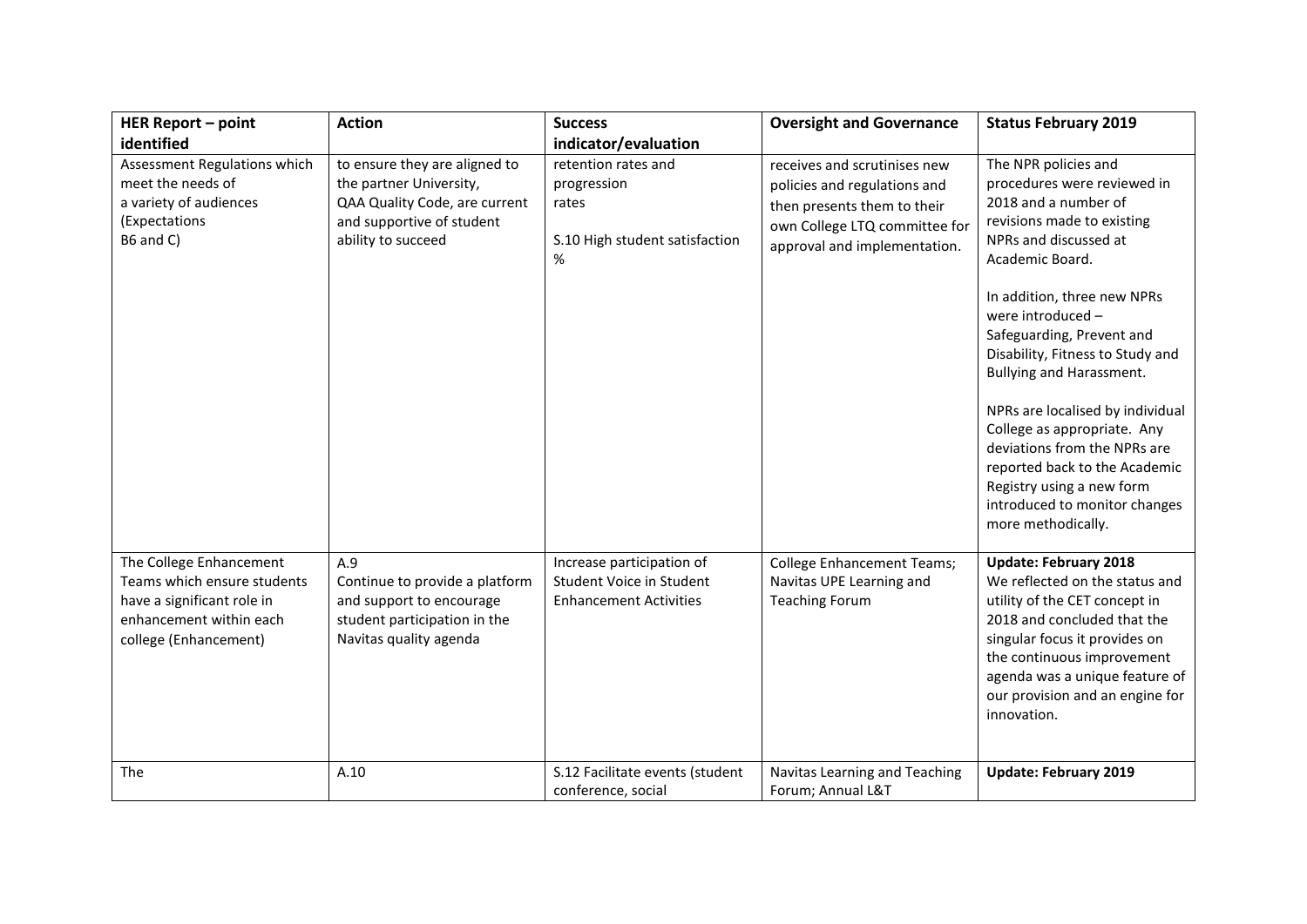| <b>HER Report - point</b>                                                                                                                                                                                      | <b>Action</b>                                                                                                                                                     | <b>Success</b>                                                                                                                                                                                                                                   | <b>Oversight and Governance</b>                                                        | <b>Status February 2019</b>                                                                                                                                                                                                                                                                                                                                                                                                                                                                                                                                           |
|----------------------------------------------------------------------------------------------------------------------------------------------------------------------------------------------------------------|-------------------------------------------------------------------------------------------------------------------------------------------------------------------|--------------------------------------------------------------------------------------------------------------------------------------------------------------------------------------------------------------------------------------------------|----------------------------------------------------------------------------------------|-----------------------------------------------------------------------------------------------------------------------------------------------------------------------------------------------------------------------------------------------------------------------------------------------------------------------------------------------------------------------------------------------------------------------------------------------------------------------------------------------------------------------------------------------------------------------|
| identified                                                                                                                                                                                                     |                                                                                                                                                                   | indicator/evaluation                                                                                                                                                                                                                             |                                                                                        |                                                                                                                                                                                                                                                                                                                                                                                                                                                                                                                                                                       |
| facilitation and exchange of<br>good practice across<br>embedded colleges through<br>conferences, the Centre for<br>Excellence (now known as the<br>Admissions and Recruitment<br>Centre) and other networking | Continue to provide a<br>platform for staff to exchange<br>good practice and ensure<br>participation in the Navitas<br>Learning and Teaching<br>Committee / Forum | events, networking<br>activities) to encourage<br>further engagement with<br>student cohort<br>S.13 Creation of a<br>Learning and Teaching<br>Forum across the network                                                                           | Conference' Learning and<br><b>Teaching Committee</b>                                  | The structure of our academic<br>governance and management<br>has in-built opportunities for<br>discussion and the sharing of<br>good practice. This activity is<br>centrally co-ordinated by the<br>Academic Registry and the<br>LTQC and LTF in particular are<br>key forums to exchange of<br>ideas and praxis.<br>We are currently exploring the<br>idea of putting on a UPE L&T<br>Conference in 2019. This will<br>give an opportunity for<br>academic teaching,<br>administrative and support<br>staff to present work to<br>colleagues on pathway<br>pedagogy |
| Further embed digital learning<br>in the Navitas College<br>curriculum                                                                                                                                         | A.11 Review technology across<br>the College network and<br>provide support to encourage<br>academic staff to employ<br>innovative teaching methods               | S.14 Successful upgrade of<br>MOODLE to 3.0 across the<br>Network<br>S.15 Academic staff uptake of a<br>range of CPD activities for<br>teaching staff.<br>High level of satisfaction with<br>online learning demonstrated<br>in student surveys. | <b>College Enhancement Teams;</b><br>Navitas UPE Learning and<br><b>Teaching Forum</b> | <b>Update: February 2019:</b><br>Digital literacy is one of the<br>key themes identified in the<br>new UPE Learning & Teaching<br>strategy to ensure it central to<br>our pedagogy.<br>Our work is supported by<br>Navitas L&T Services in<br>Australia who conduct surveys<br>on the use of technology and<br>gather feedback from both                                                                                                                                                                                                                              |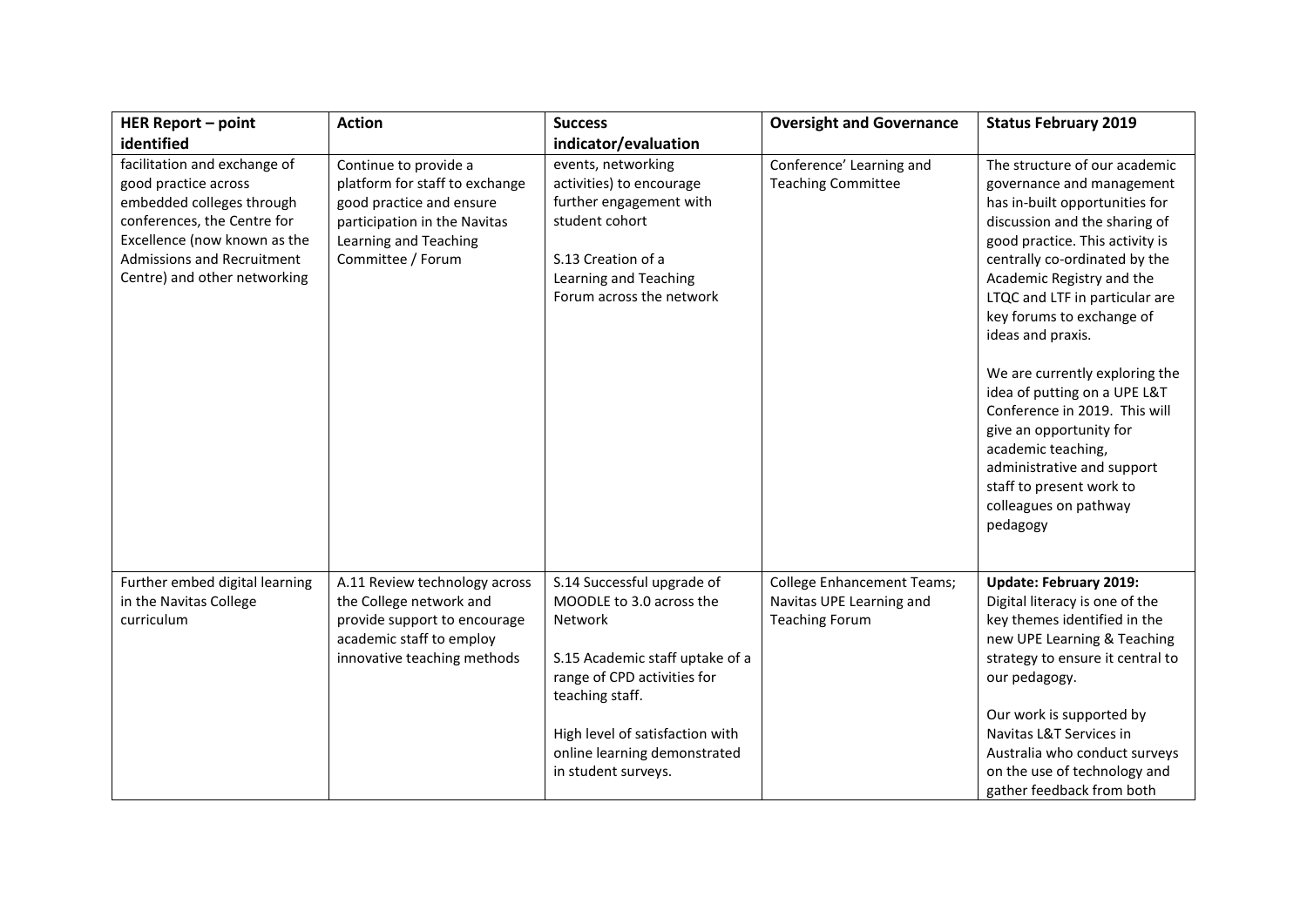| <b>HER Report - point</b>                                                                | <b>Action</b>                                                                    | <b>Success</b>                                                                                                                                                                           | <b>Oversight and Governance</b>                                                                                                                                                              | <b>Status February 2019</b>                                                                                                                                                                                                                                                                                                                                                                                                                                                                                                                                                                                                                                                                                                         |  |
|------------------------------------------------------------------------------------------|----------------------------------------------------------------------------------|------------------------------------------------------------------------------------------------------------------------------------------------------------------------------------------|----------------------------------------------------------------------------------------------------------------------------------------------------------------------------------------------|-------------------------------------------------------------------------------------------------------------------------------------------------------------------------------------------------------------------------------------------------------------------------------------------------------------------------------------------------------------------------------------------------------------------------------------------------------------------------------------------------------------------------------------------------------------------------------------------------------------------------------------------------------------------------------------------------------------------------------------|--|
| identified                                                                               |                                                                                  | indicator/evaluation                                                                                                                                                                     |                                                                                                                                                                                              |                                                                                                                                                                                                                                                                                                                                                                                                                                                                                                                                                                                                                                                                                                                                     |  |
|                                                                                          |                                                                                  |                                                                                                                                                                                          |                                                                                                                                                                                              | teachers and students to                                                                                                                                                                                                                                                                                                                                                                                                                                                                                                                                                                                                                                                                                                            |  |
|                                                                                          |                                                                                  |                                                                                                                                                                                          |                                                                                                                                                                                              | inform our digital strategy.                                                                                                                                                                                                                                                                                                                                                                                                                                                                                                                                                                                                                                                                                                        |  |
| The effective use of tracer data<br>to enhance student learning<br>opportunities<br>(B8) | A.12 Disseminate student<br>outcomes and achievements<br>via an Annual<br>Report | S.16 Tracer data<br>will track students'<br>performance as they progress<br>through the University and<br>compare College students with<br>those directly recruited to the<br>University | College L&T Boards;<br>Navitas UPE L&T<br>Committee;<br><b>Academic Advisory</b><br>Committees in<br><b>Partner Universities;</b><br>Navitas Annual<br>Learning and<br><b>Teaching Board</b> | <b>Update: February 2019</b><br>The timely production of<br>comprehensive Tracer Studies<br>by our Partner Universities is a<br>priority for UPE.<br>The response across the<br>College network remains<br>inconsistent and we intend to<br>work collaboratively with<br>relevant staff in order to<br>extract key data on the<br>academic performance of ex-<br>College students.<br>We continue to review which<br>data is most useful to assess<br>the quality of our preparation<br>for University study and<br>currently considering the<br>merits of emphasising<br>Learning Gain and University<br>outcomes most adjacent to<br>the College stage of delivery -<br>typically Level 4 or 5 at HE<br>rather than final level 6 |  |
|                                                                                          | Additional Action Points Arising from UNIC QAA Visits 27-28 November 2017        |                                                                                                                                                                                          |                                                                                                                                                                                              | outcomes.                                                                                                                                                                                                                                                                                                                                                                                                                                                                                                                                                                                                                                                                                                                           |  |
|                                                                                          |                                                                                  |                                                                                                                                                                                          |                                                                                                                                                                                              |                                                                                                                                                                                                                                                                                                                                                                                                                                                                                                                                                                                                                                                                                                                                     |  |
| Review all amended Navitas UK                                                            | A.13 The Academic Registry                                                       | Coherent and up-to-date set of                                                                                                                                                           | <b>Navitas UPE</b>                                                                                                                                                                           | <b>Update February 2019</b>                                                                                                                                                                                                                                                                                                                                                                                                                                                                                                                                                                                                                                                                                                         |  |
| Policy and Regulations (NPR)                                                             | updates NPRs and circulates to                                                   | NPRs/CPRs                                                                                                                                                                                | Academic                                                                                                                                                                                     | A change of regulation form                                                                                                                                                                                                                                                                                                                                                                                                                                                                                                                                                                                                                                                                                                         |  |
| and ensure that all locally                                                              | College Directors/Principals.                                                    |                                                                                                                                                                                          | Registry                                                                                                                                                                                     | has been developed and                                                                                                                                                                                                                                                                                                                                                                                                                                                                                                                                                                                                                                                                                                              |  |